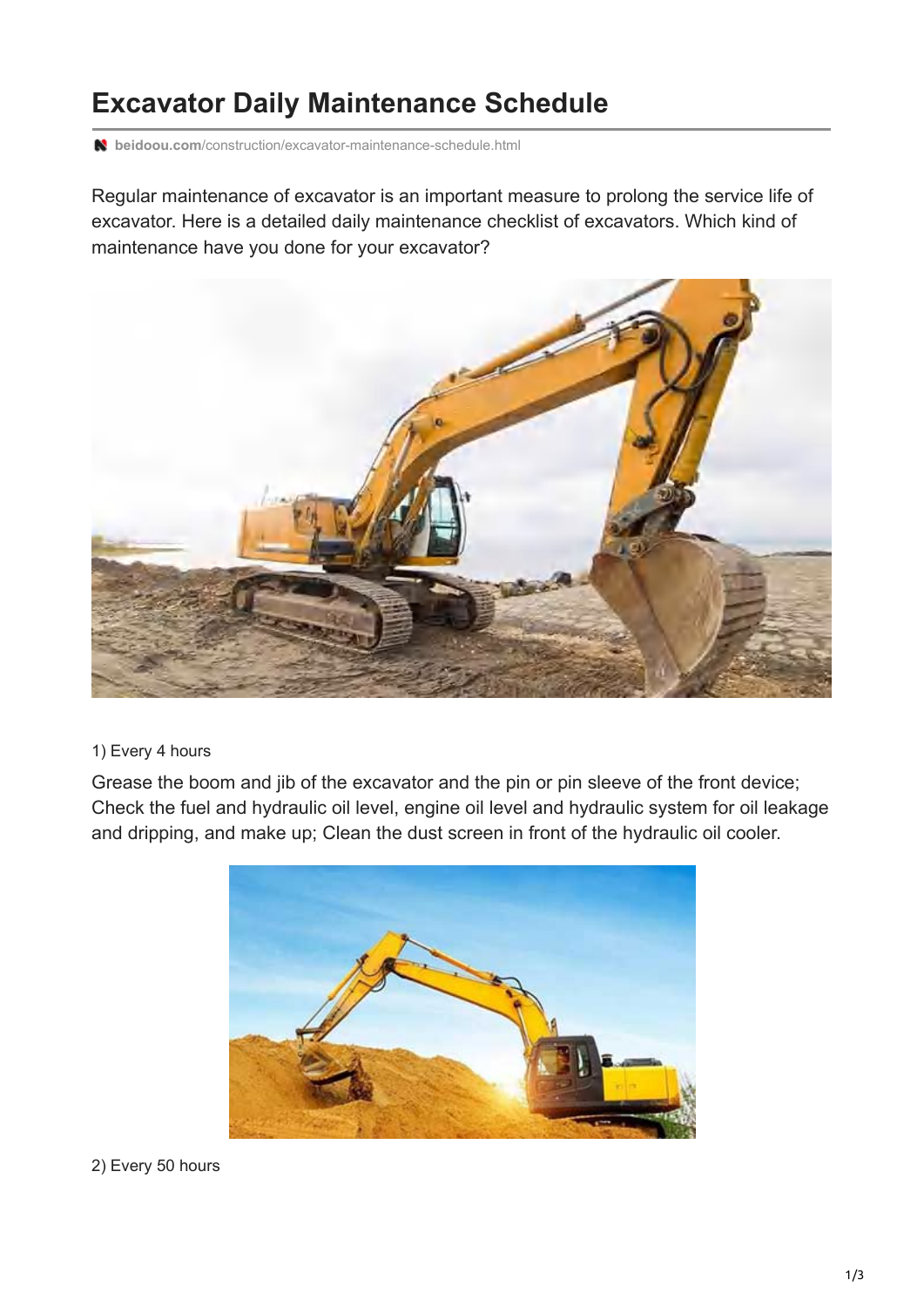Add butter to the slewing bearing; Drain water and impurities from the fuel filter element; Drain water and impurities from the fuel tank; Replace engine oil or oil filter element; Check the fan belt for cracks, wear and correct tension; Check the tension of the track for looseness, abnormal noise or damaged parts.

### 3) Every 100 hours

The maintenance of the excavator every 100 hours is mainly to clean the sediment in the fuel tank, open the fuel discharge knob on the fuel tank, discharge the fuel, observe whether the fuel is clean, take out the fuel filter, observe whether the fuel filter is complete or needs to be cleaned and replaced, and discharge the sediment through the discharge valve at the bottom of the fuel tank. Refill with new fuel or filtered fuel.

#### 4) Every 250 hours

Replace the gear oil of the slewing and traveling device and clean the air filter element; Replace the engine oil and filter element, and replace the hydraulic oil return filter element. Check the electric, hydraulic and charging capacity of the battery, and check whether the machine bolts and nuts are missing or loose.

#### 5) Every 500 hours

Inject butter into the rotary gear, replace the hydraulic oil return filter element, clean the air conditioning filter element, clean the radiator, oil cooler and cooling fins of the air conditioning condenser, and replace the fuel and air filter element.



#### 6) Every 1000 hours

Inject oil into the rotary reducer device; Replace the internal gear oil of slewing reducer and traveling reducer; Replace the engine coolant; Check and adjust the engine valve clearance.

#### 7) Every 2000 hours

Replace the hydraulic oil and clean the hydraulic oil inlet filter screen, maintain the engine motor, check whether the welding parts have cracks or open welding, and whether other components are damaged.

#### 8) Every 4000 hours